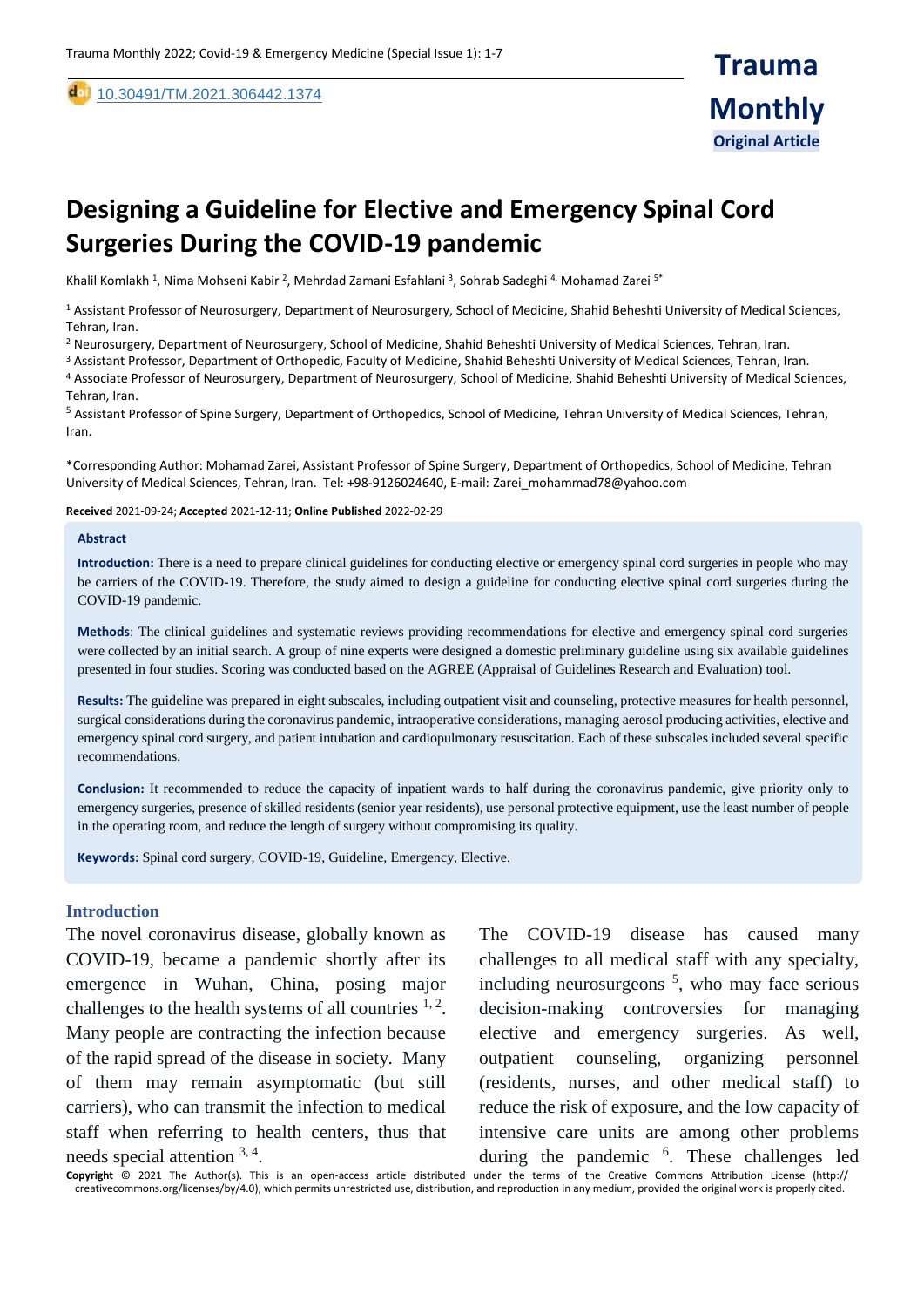different countries to promptly prepare several clinical guidelines with the help of specialized associations. However, some of the recommendations of these guidelines apply only to specific locations or conditions; for example, repeated PCR testing as the first diagnostic step and the constant use of personal protective equipment for all, which may be only applicable to wellresourced countries. In Iran, due to the diverse capacities of the health system in different dimensions, there is a need to localize clinical guidelines and recommendations by making amendments and adding new items. Moreover, the country faces the possibility of new COVID-19 waves despite the descending trends of the disease in some areas, further highlighting the immediate need for developing applicable and standard clinical guidelines.

The guidelines help to surgeons and medical staff to make decisions in critical situations. Also, the guidelines improve the order and speed of tasks and prevent unwanted exposure of medical staff (Surgeon, resident, anesthesiologist, anesthesiologist, and operating room specialist, nurse, head nurse). So, using the guidelines of other countries and gathering evidence and expert opinions, the present study aimed to prepare a domestic clinical guideline for conducting elective spinal cord surgeries during the COVID-19 pandemic.

# **Methods**

This study exploited a developmental design. Developmental studies aim to promote available knowledge about a phenomenon using a systematic, scientific, and acceptable process within the framework of a research study. The present study was conducted based on the localization process for 12 months (the last six months of 2020 and the first six months of 2021). The localization of a clinical guideline consists of three steps: planning, localization, and finalization, each of which has several steps.

# **Planning**

In this step, the topic of the study and its goals were characterized, and initial searches were independently performed by two of the researchers to obtain relevant clinical guidelines. Then a specialized panel consisting of nine accredited experts was formed. Each of the experts had duties and responsibilities related to the localization process.

# **Localization**

In this step, clinical questions were initially designed regarding the topic and predetermined objectives using the PIPOH method: P: Population (patients with the COVID-19 disease, requiring elective or emergency surgery), I: intervention (surgery), P: professionals (surgeons, residents, anesthesiologists, operating room technicians, and nurses), O: outcomes (results and consequences), and H: health care setting (operating rooms and inpatient wards). Finally, two members of the specialized panel searched for the guidelines related to the topic and objectives of the study. After the construction of the final "specialized panel" consisting of 9 people (neurosurgeon, infectious disease specialist, preventive medicine specialist, nursing specialist), the job description of each member at each stage was determined.

Regarding the need for prompt preparation of clinical guidelines in this area, the mentioned steps were abridged. First, the available clinical guidelines  $7-12$  (related to neurosurgery procedures during the COVID-19 pandemic) were obtained by searching the Scopus, PubMed, Web of Science, and Google Scholar databases. Due to the novelty, a few similar and valid guides were found and employed to design the domestic guideline. These guides were extracted from published articles, and the questions and items were designed by the researchers based on the PICO (Patient, Intervention, Comparison, Outcome) approach, and their relevant answers were also extracted from the same clinical guides.

Due to some gaps in the clinical guides, a second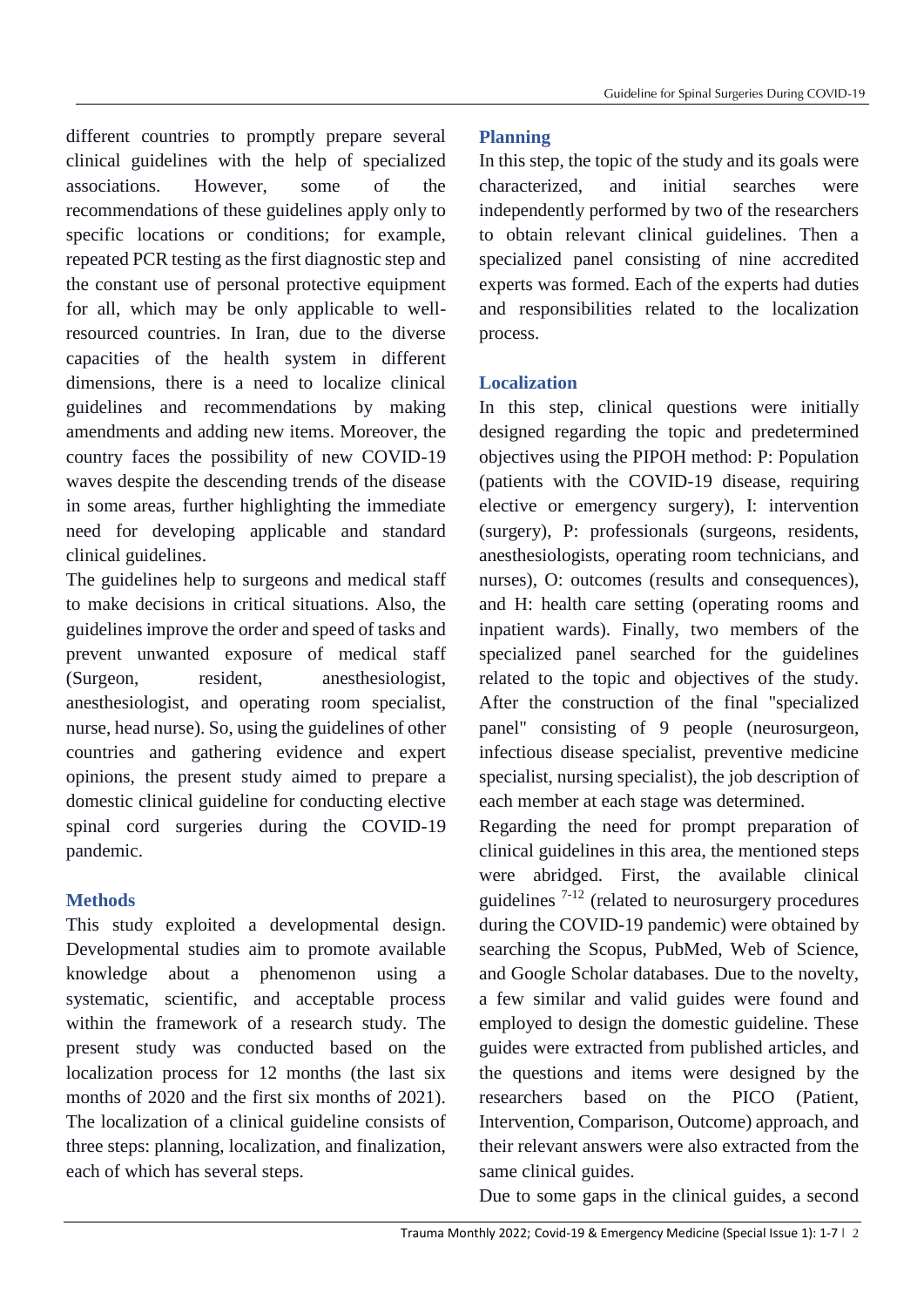search was conducted in the mentioned databases to find additional evidence and resources to answer the questions raised. In this regard, new evidence was extracted from four systematic reviews <sup>13-16</sup>; It should be noted that in the search conducted by the researchers, the guideline was not found in the field of neurosurgery in the corona pandemic period. Finally, the answers and questions were reexamined, and if necessary, questions were restructured in a more detailed form and as multiple questions.

### **External Assessment and Consensus**

At last, the answers were uniformly compiled as recommendations in eight sections and sent to four neurosurgeons and two infectious disease specialists to assess them according to the Appraisal of Guidelines Research and Evaluation (AGREE) tool. In each section, recommendations were mentioned first, followed by references. A guide for scoring based on the AGREE scale was also sent to the evaluators. This tool includes 23 criteria assessing the methods used to compile the guideline, as well as the quality of its reporting, in six areas: (1) outlook and purpose, (2) stakeholder participation, (3) the accuracy and validity of methodology, (4) the clarity of presentation, (5) applicability, and (6) independency. The scoring system is based on a 4-point Likert scale (strong disagreement to strong agreement). The score of each section is obtained by summing the scores given to each of its items. Finally, the total score is standardized according to the maximum score obtained in each area. Assessment by this tool requires at least two and preferably four evaluators. In this study, four evaluators were employed, five clinical guidelines acquired a score higher than 40% (according to AGREE with criteria), and their results were used to develop the domestic guideline.

## **Agreement Level and Compiling Final Recommendations**

The scores given by experts were analyzed

according to the AGREE appraisal criteria to determine the level of agreement for each recommendation. The lowest agreement level for each section was mentioned as 80%. The agreed recommendations were regarded as the final guides, which were reviewed and edited again to finally present the clinical guideline for elective and emergency spinal cord surgeries during the COVID-19 pandemic.

### **Results**

### **General Principles**

1. All patients should be screened for clinical signs. 2. All the cases suspected to have the COVID-19 disease should be referred to the infectious disease clinic.

### **Outpatient Visits and Counseling**

1. If possible, online or telephone counseling should be delivered.

2. The examination room should have proper ventilation and disinfection equipment. 3.

Personal protective equipment should be present in the examination room.

4. Protective equipment should be available for patients.

5. Patients should be screened for COVID-19 symptoms when entering the clinic, and suspected patients should be referred for respiratory triage (the COVID-19 clinic).

6. Disinfectants should be frequently used.

7. Only one companion should be allowed to attend the patient into the examination room.

8. A proper distance from patients should be kept. 9. Registering patients' records should be

performed.

### **Protecting Health Personnel**

1. Strict observance of hand rub is recommended. Gloves cannot replace hand washing, and hand rub should be done before and after wearing gloves.

2. If the patient has symptoms suspicious for COVID-19, and it is necessary to perform neurosurgical clinical examination, personal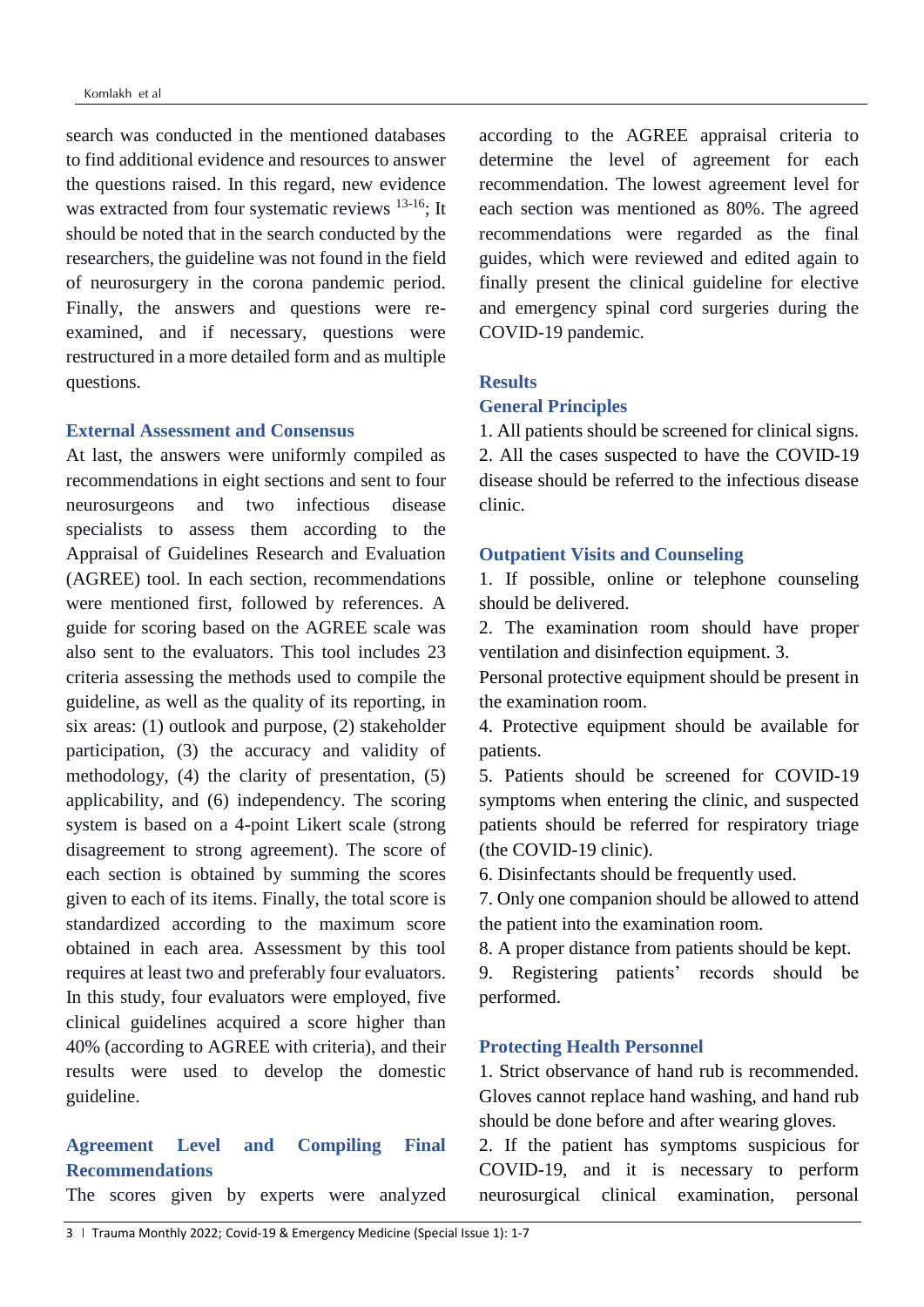protective equipment should be strictly used according to the hospital's protocols.

3. Personnel should screen themselves for COVID-19 signs and notify authorities if they have contracted the infection.

4. A safe distance from the patient should be observed.

5. For highly suspicious cases or those with confirmed COVID-19 (based on the discretion of an infectious disease specialist or according to respiratory triage) who need hospitalization, the patient should be admitted to the COVID-19 or an isolated ward.

6. The patient should wear a mask during transfer. Inpatients: These include the patients admitted to the emergency ward or the intensive care unit due to urgent problems.

# **Surgical Considerations During the Coronavirus Pandemic:**

1. If possible, elective surgery should be postponed until the pandemic is under control, or elective surgeries requiring hospitalization to be reduced by up to 50%.

2. Emergency surgeries should be performed according to the protective protocols for patients and personnel and according to the hospital's clinical guidelines.

3. If there is a suspicion of COVID-19 (based on a history of exposure or clinical examination), PCR or lung CT scan should be performed before elective surgery. Appropriate diagnostic procedures can be decided after counseling with an infectious disease specialist or based on respiratory disease triage.

4. Physicians, patients, and personnel should carefully stick to personal protective instructions.

5. The number of hospitalized patients in each room should be minimal, and unnecessary traffic and visiting patients must be avoided.

6. Patients should be discharged as soon as possible.

7. The PCR test should be performed in children (instead of a CT scan) due to limitations in the

allowable radiation dose.

8. Before enlisting necessary surgeries, the capacity of empty beds, including ICU beds, should be checked for post-surgery hospitalization.

9. It is recommended to organize service provider personnel, including the surgical team, assistants, and nurses, into two or more separate teams to minimize interpersonal contacts and the risk of disease transmission.

10. If possible, post-discharge visits and follow-up should be performed via telemedicine.

# **Intraoperative Considerations**

1. It is recommended to reduce the duration of surgery and use less invasive methods.

2. Aerosols should be removed by suction.

3. It is advisable to avoid activities that may spread body secretions in the environment.

4. The crowd in the operating room should be kept as least as possible.

5. The personal protective shields of operating room staff should be according to the hospital's protocols.

6. Patients with COVID-19 should be operated in a room equipped with negative pressure ventilation. Managing Aerosol Producing Activities:

1. The use of drills must be minimized.

2. The number of personnel during the process should be the least.

### **Surgical Procedures**

1. In most spinal cord surgeries, the face and eyes are routinely protected.

2. Washing while drilling is critical, especially in the surgeries involving the anterior cranial base due to its connection with the cranial cavity and the break of the airway sinus.

3. Endonasal surgeries are riskier than other procedures due to aerosol production during drilling. In Wuhan, China, the rate of infection was higher in ENT surgeons than in other specialists, and even N95 masks did not prevent disease transmission.

Emergency or Immediate Elective Spinal Cord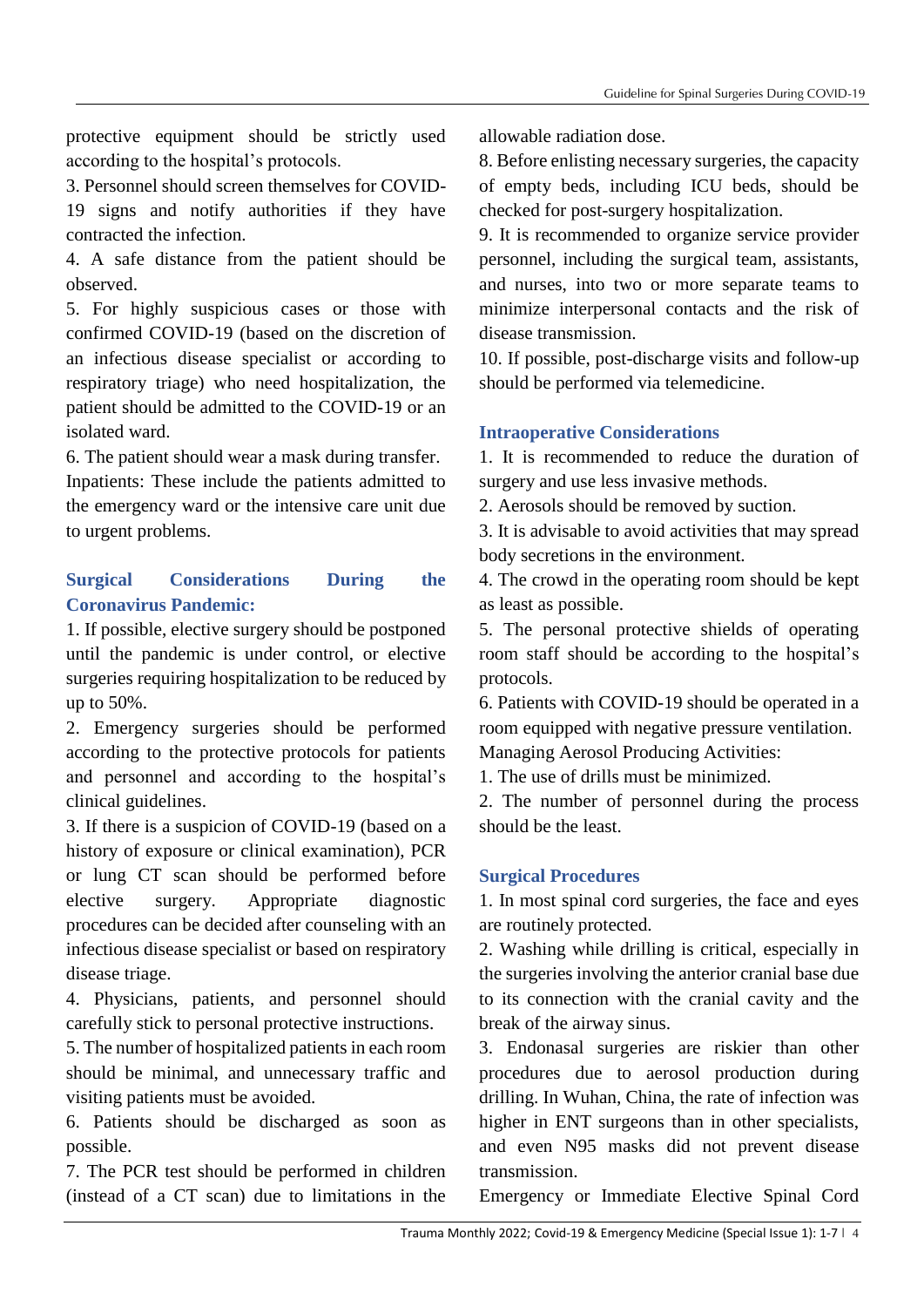### Surgery:

1. Spine pathological lesions compressing the spinal cord.

2. Spinal cord lesions associated with progressive neurological defects.

3. Progressive cervical and thoracic myelopathy.

4. Spinal fracture associated with severe pain, neurological defect, or spine instability.

5. Spinal cord primary tumors or metastasis to the spine accompanied by pain/progressive neural damage, or spine instability.

6. Spinal cord infections are associated with abscess, spine instability, or pressure on the spinal cord.

7. Myelomeningocele associated with fluid leakage.

### **Intubation**

1. During intubation and extubation, all the people whose presence is not necessary should leave the room and return after the procedure.

2. Between operations, a time (around one hour) should be dedicated for disinfecting surfaces and air conditioning.

3. Use of personal protective equipment from the beginning to the end of intubation

4. Perform intubation by experts until the time of intubation is reduced

### **Cardiopulmonary Resuscitation**

1. For the cardiopulmonary resuscitation of patients with suspected or confirmed COVID-19, who need chest massage or artificial respiration due to cardiac arrest, all staff should be fully covered in protective clothing, including long gowns, gloves, N95 or FFP2 mask, and glasses or face shield.

2. If protective measures or equipment are not attainable, treatments should be given by a defibrillator if it is possible.

### **Contact with a COVID-19 Patient**

1. Face masks, disinfectants (including alcoholbased (60 to 95%) detergents), and napkins should be provided at the entrance of places, waiting rooms, and patient reception.

2. All the patients requiring surgery should be managed with caution. The anesthesia team and operating room, and infection control personnel should be informed about surgery.

### **Discussion**

Spine surgery amid the COVID-19 pandemic faces many challenges, including a shortage in ICU beds and direct contact with the patient's secretions during several procedures. Therefore, the current guideline was designed to assist spine surgeons and medical staff to make correct decisions to protect their own and their colleagues' lives during the pandemic. This guideline was prepared using similar recommendations in other countries, such as available evidence and experts' opinions.

The assessment of selected clinical guidelines revealed that the recommendations related to accurate patient identification were not fully implementable due to the lack of required facilities in the country's health system, so they should have been modified accordingly. In this regard, the first modification was related to the process of patient admission to different hospital wards. The minimum number of admitted patients was set to two in large spaces and one in small rooms due to the inadequacy of hospital beds in Iran. Although, it has been recommended to hospitalize only one patient in each room. The second modification was that the PCR test was confined to suspicious, but not all, patients. It has been recommended that all patients undergo the lymphocyte count and PCR tests, and patients should be allowed for hospitalization only after counseling with an infectious disease specialist. However, PCR was considered only for suspicious patients due to insufficient resources in Iran. The third change was associated with a recommendation stating that no one should attend the patient into the examination room. There is a need for the attendance of a companion with a moderate to a high level of education. It is due to the cultural context of Iran and the fact that many patients may be illiterate and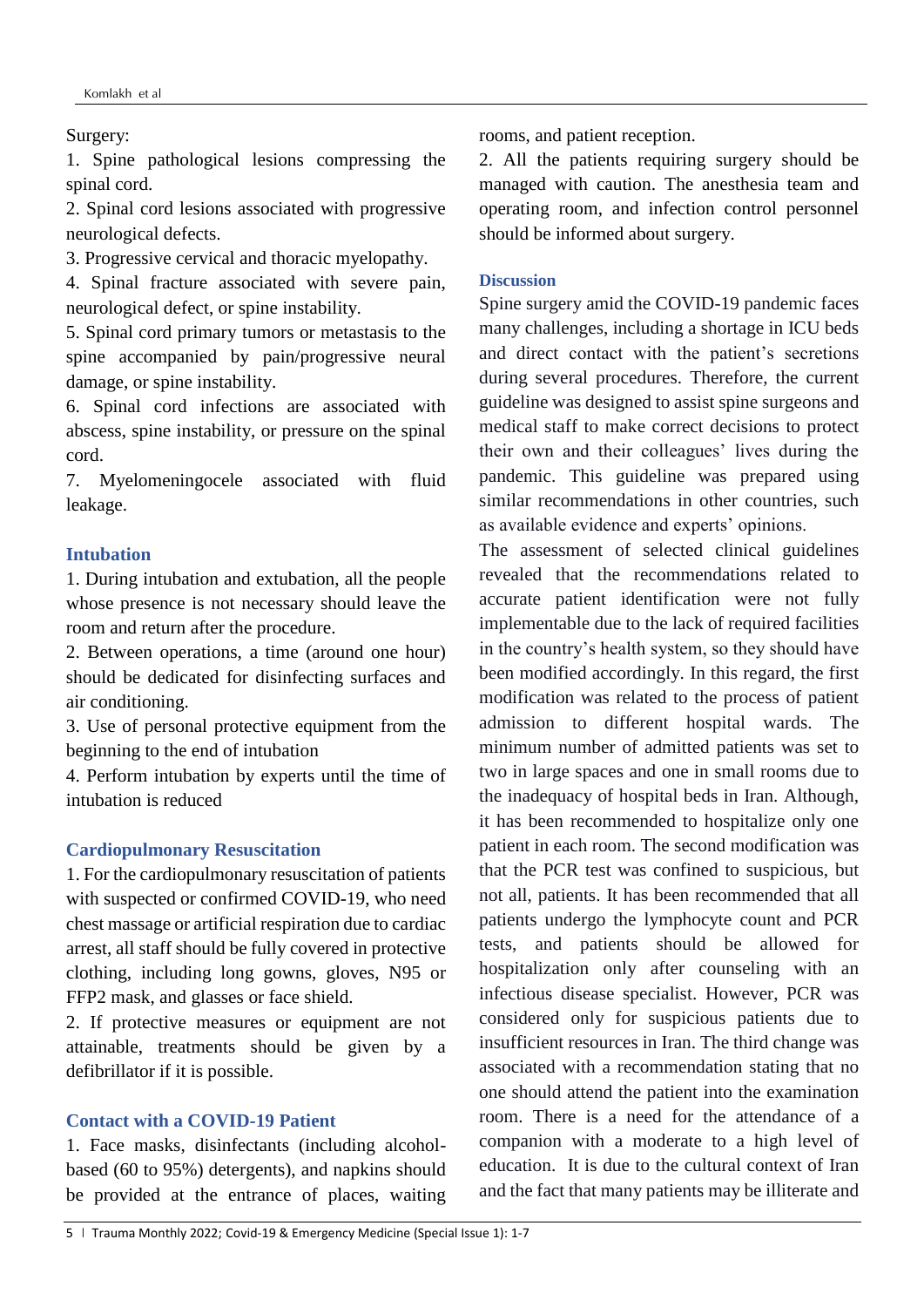not able to answer queries during clinical examination, such as the need for explaining surgery steps and their necessity and possible complications. So, this item was changed in our guideline accordingly.

The fourth change was related to the interval between surgeries. It has been recommended that COVID-19 patients undergo surgery in a separate operation room. Nevertheless, due to limited facilities in Iran, it is almost impossible for most Iranian hospitals to fulfill this requirement. So, in the presently developed guideline  $17,18$ , it was recommended to perform surgeries at least one hour apart from each other so that the room and equipment can be completely disinfected $19, 20$ .

Credible clinical guidelines are essential tools informing us about evidence-based performance $2^1$ . Clinical guidelines are also applicable for summarizing research findings and making correct and uniform clinical decisions  $22,23$ . This can reduce diversity in clinical practice, promote the optimal use of resources, help identify gaps in knowledge, and prioritize research activities. Studies have highlighted organizational limitations and insufficient knowledge (i.e., extrinsic), such as unclear recommendations (i.e., intrinsic) as the most significant barriers to effective and widespread use of clinical guidelines <sup>24-26</sup>. Therefore, it seems that support by policymakers and health authorities and educating health care workers about the importance of evidence-based performance are necessary steps to implement clinical guidelines in practice and improve the quality of health services <sup>27-30</sup>.

#### **Limitations and Recommendations**

One limitation of this study was the low number of similar guides employed in other countries. It is also important to constantly update recommendations based on new evidence observed. It is recommended to develop national guidelines in other medical disciplines to better deal with the COVID-19 pandemic and similar diseases in

future.

### **Conclusion**

During the coronavirus pandemic, it is suggested to reduce the capacity of hospitalization by 50% so that the number of surgeries falls and priority is given to emergency surgeries. The use of personal protective equipment, minimizing the number of staff present in the operation room, and reducing the duration of surgery (without compromising its quality) should also be considered.

### **Acknowledgments**

None

#### **Conflict of Interest Disclosures**

The authors have no conflicts of interest to declare

#### **Funding Sources** None

#### **Authors' Contributions**

All authors involved the preparation of the manuscript.

#### **Ethical Statement**

We would like to thank all the researchers who contributed to the preparation of this manuscript.

#### **References**

- 1. Haghdoost M, Gol MK. The Necessity of Paying More Attention to the Neurological and Psychological Problems Caused by COVID-19 Pandemic During Pregnancy. international Journal of Women's Health and Reproduction Sciences. 2020;8(3):43-4.
- 2. Covid C, Team R, COVID C, Team R, COVID C, Team R, et al. Characteristics of health care personnel with COVID-19—United States, February 12–April 9, 2020. Morbidity and Mortality Weekly Report. 2020;69(15):477.

3. Shayganmehr A, Dorosti AA, Saboktakin L, Abbasi M, Khaiatzadeh S, Khoshmaram N, et al. Clinical Pediatric Screening for COVID-19. Iranian Journal of Pediatrics. 2021;31(1): e107780.

4. Ağalar C, Engin DÖ. Protective measures for COVID-19 for healthcare providers and laboratory personnel. Turkish journal of medical sciences. 2020;50(SI-1):578-84.

5. Saboktakin L, Bilan N, Ghalehgolab Behbahan A, Poorebrahim S. Relationship between resistin levels and sepsis among children under 12 years of age: A Case Control Study. Frontiers in pediatrics. 2019; 7:355.